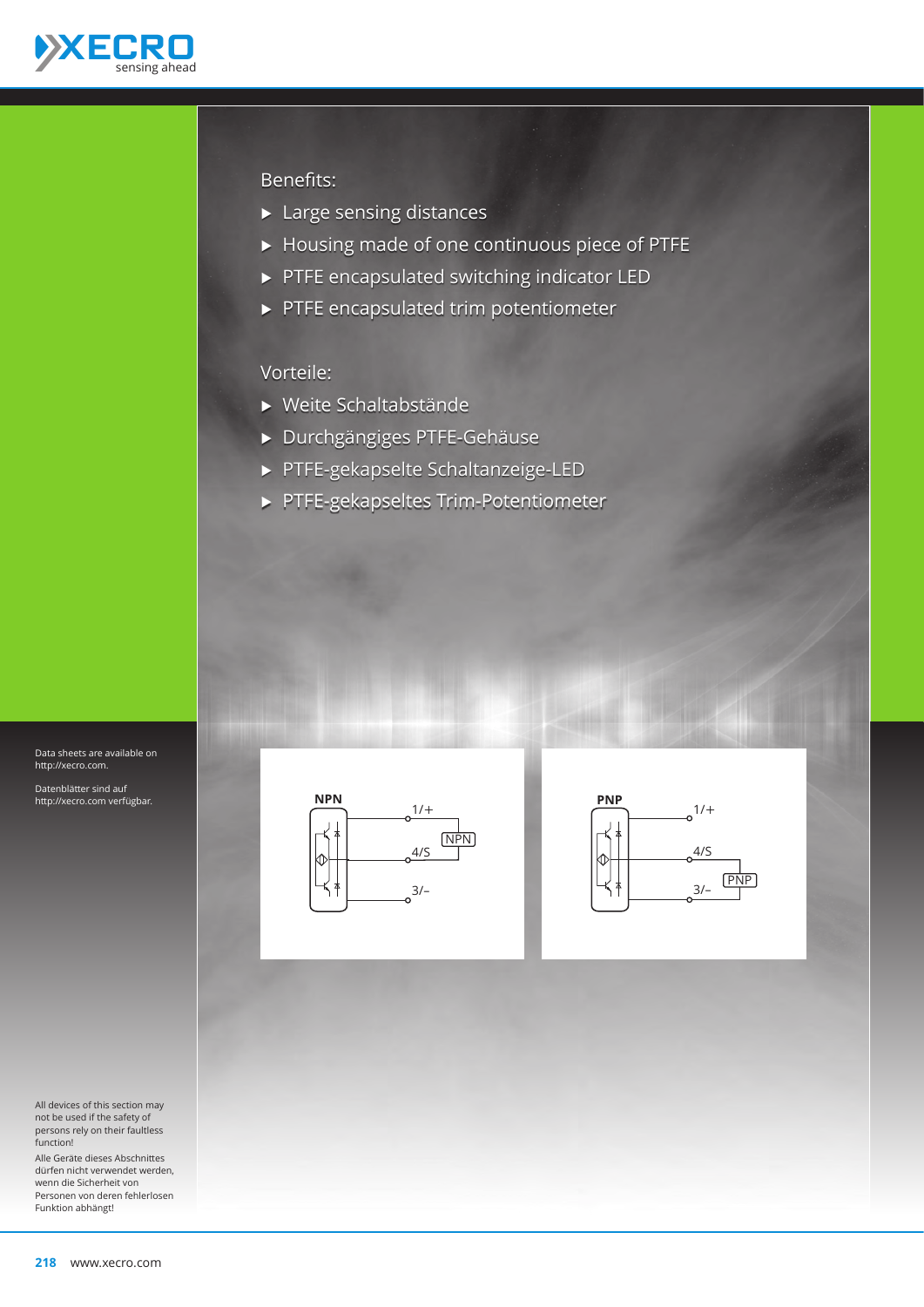# **Capacitive Sensors** 3-Wire DC Chemical Resistant

For the use in chemically very aggressive environments, XECRO has developed capacitive sensors featuring a high protection level. The encapsulation of the sensor's electronics in a housing made of PTFE is completely and even comprises the section of the sensitivity adjustment by a potentiometer.

The large sensing distances up to 30 mm increase the reliability because the sensors give trustworthy signals of measurements even on machinery components of large tolerances.

Für den Einsatz in chemisch sehr aggressiven Umgebungen hat XECRO kapazitive Sensoren entwickelt, welche sich besonders durch ihren hohen Schutzgrad auszeichnen. Die Kapselung der Sensorelektronik durch PTFE-Gehäuse ist vollumfänglich und schließt auch den Bereich der Empfindlichkeitseinstellung durch Potentiometer ein.

Die weiten Schaltabstände bis zu 30 mm erhöhen die Betriebssicherheit, indem die Sensoren zuverlässige Messergebnisse auch auf stark toleranzbehafteten Maschinenkomponenten liefern.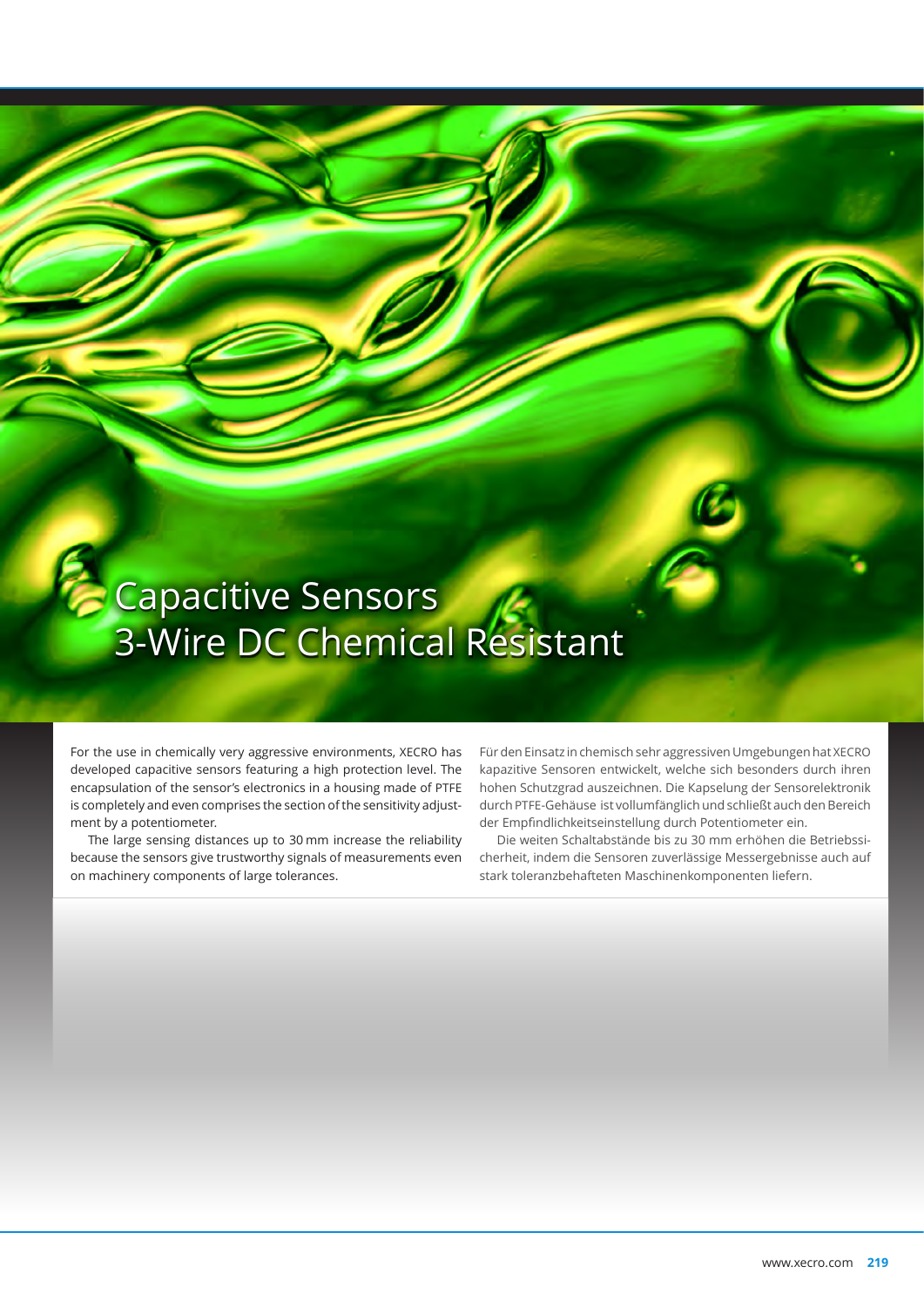

## Capacitive Proximity Switch **3-Wire DC Chemical Resistant**

Kapazitive Näherungsschalter **3-Leiter DC Chemisch beständig**



| Sensing distance $S_n$      | Schaltabstand S <sub>n</sub> | 8 mm                        |            | 8 mm                        |            | $12 \, \text{mm}$           |            |
|-----------------------------|------------------------------|-----------------------------|------------|-----------------------------|------------|-----------------------------|------------|
| Operating voltage           | Betriebsspannung             | 1030 $V_{DC}$               |            | 1030 $V_{DC}$               |            | 1030 $V_{\text{DC}}$        |            |
| Reverse polarity protection | Verpolungsschutz             | built-in                    | integriert | built-in                    | integriert | built-in                    | integriert |
| Current consumption         | Stromverbrauch               | $<$ 9 mA                    |            | $<$ 9 mA                    |            | $<$ 9 mA                    |            |
| Current load capability     | Ausgangsbelastbarkeit        | 200 mA                      |            | 200 mA                      |            | 200 mA                      |            |
| Short circuit protection    | Kurzschlussschutz            | built-in                    | integriert | built-in                    | integriert | built-in                    | integriert |
| Voltage drop                | Spannungsabfall              | <2 V @ 200 mA               |            | <2 V @ 200 mA               |            | <2 V @ 200 mA               |            |
| Switching frequency         | Schaltfrequenz               | 100 Hz                      |            | 100 Hz                      |            | 100 Hz                      |            |
| Adjustment                  | <b>Einstellung</b>           | multi-turn pot Mehrgangpoti |            | multi-turn pot Mehrgangpoti |            | multi-turn pot Mehrgangpoti |            |
| Operating temperature       | Betriebstemperatur           | $-25+70 °C$                 |            | $-25+70$ °C                 |            | $-25+70$ °C                 |            |
| <b>Protection class</b>     | Schutzklasse                 | <b>IP 67</b>                |            | IP 67                       |            | <b>IP 67</b>                |            |
| Sensing face material       | Sensorflächenwerkstoff       | <b>PTFE</b>                 |            | <b>PTFE</b>                 |            | <b>PTFE</b>                 |            |
| Housing material            | Gehäusewerkstoff             | <b>PTFE</b>                 |            | PTFE                        |            | <b>PTFE</b>                 |            |
| Switching indicator         | Schaltanzeige                | built-in                    | integriert | built-in                    | integriert | built-in                    | integriert |
| Connection                  | <b>Anschluss</b>             | silicone                    | Silikon    | <b>PTFE</b>                 |            | silicone                    | Silikon    |
| Article code PNP, NO        | $\angle$                     | CS18-S8PO80T-A2S            |            | CS18-S8PO80T-A2T            |            | CS18-S12PO80T-A2S           |            |
| Article code PNP, NC        | 工                            | CS18-S8PC80T-A2S            |            | CS18-S8PC80T-A2T            |            | CS18-S12PC80T-A2S           |            |
| Article code NPN, NO        | $\angle$                     | CS18-S8NO80T-A2S            |            | CS18-S8NO80T-A2T            |            | CS18-S12NO80T-A2S           |            |
| Article code NPN, NC        | ᆺ                            | CS18-S8NC80T-A2S            |            | CS18-S8NC80T-A2T            |            | CS18-S12NC80T-A2S           |            |

O≠0, I≠l≠1, S≠5, B≠8 beachten. Mind O≠0, I≠l≠1, S≠5, B≠8.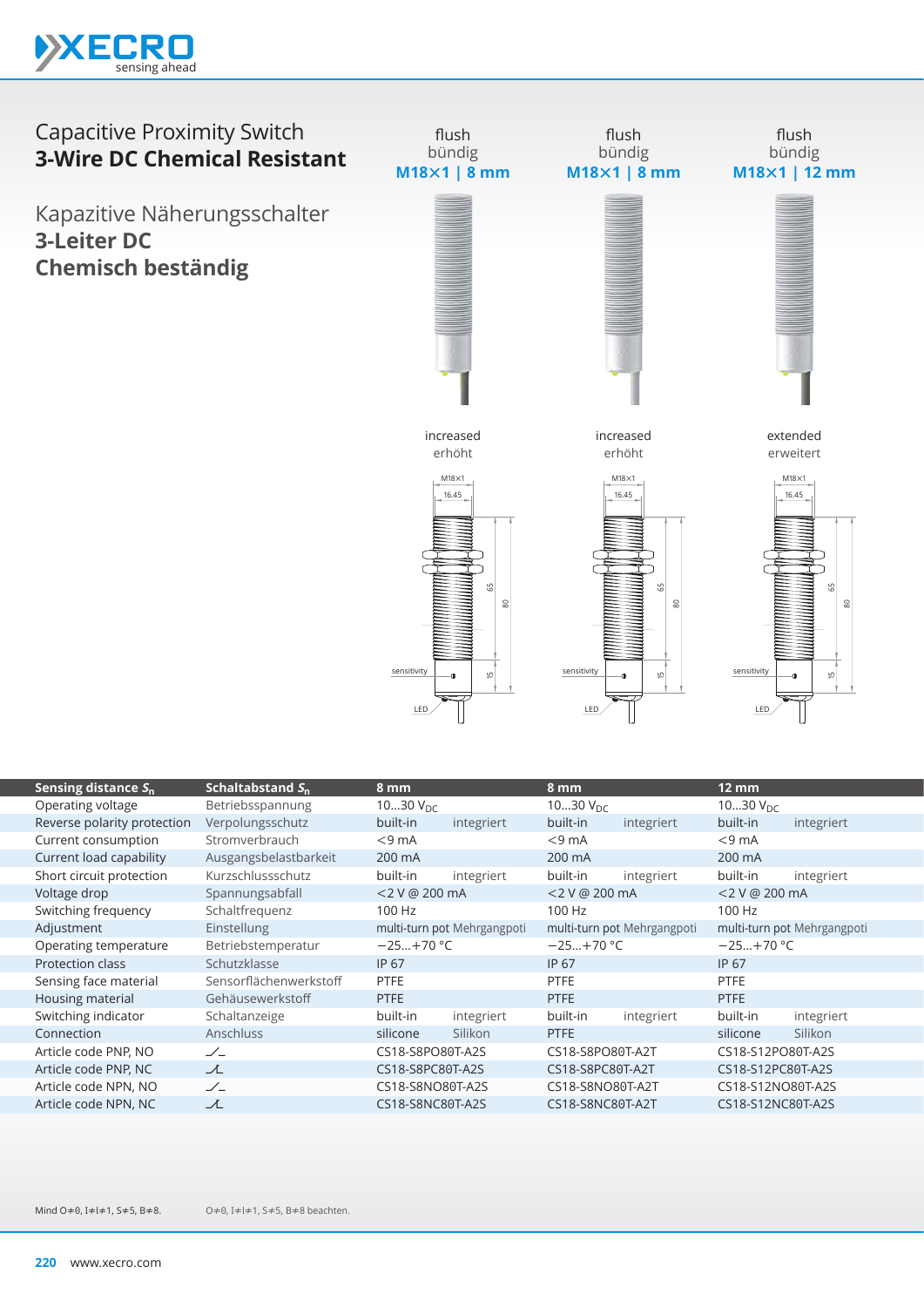

| 12 mm                       | 15 mm                       | 15 mm                       | 20 mm                       | 20 mm                       |  |
|-----------------------------|-----------------------------|-----------------------------|-----------------------------|-----------------------------|--|
| 1030 $V_{DC}$               | 1030 $V_{DC}$               | 1030 $V_{DC}$               | 1030 $V_{DC}$               | 1030 $V_{DC}$               |  |
| built-in<br>integriert      | built-in<br>integriert      | built-in<br>integriert      | built-in<br>integriert      | built-in<br>integriert      |  |
| $<$ 9 mA                    | $<$ 9 mA                    | $<$ 9 mA                    | $<$ 9 mA                    | $<$ 9 mA                    |  |
| 200 mA                      | 200 mA                      | 200 mA                      | 200 mA                      | 200 mA                      |  |
| built-in<br>integriert      | built-in<br>integriert      | built-in<br>integriert      | built-in<br>integriert      | built-in<br>integriert      |  |
| <2 V @ 200 mA               | $<$ 2 V @ 200 mA            | <2 V @ 200 mA               | <2 V @ 200 mA               | <2 V @ 200 mA               |  |
| 100 Hz                      | 100 Hz                      | 100 Hz                      | 100 Hz                      | 100 Hz                      |  |
| multi-turn pot Mehrgangpoti | multi-turn pot Mehrgangpoti | multi-turn pot Mehrgangpoti | multi-turn pot Mehrgangpoti | multi-turn pot Mehrgangpoti |  |
| $-25+70$ °C                 | $-25+70$ °C                 | $-25+70$ °C                 | $-25+70$ °C                 | $-25+70$ °C                 |  |
| IP 67                       | <b>IP 67</b>                | IP 67                       | IP 67                       | IP 67                       |  |
| <b>PTFE</b>                 | <b>PTFE</b>                 | <b>PTFE</b>                 | <b>PTFE</b>                 | <b>PTFE</b>                 |  |
| PTFE                        | <b>PTFE</b>                 | <b>PTFE</b>                 | <b>PTFE</b>                 | <b>PTFE</b>                 |  |
| built-in<br>integriert      | built-in<br>integriert      | built-in<br>integriert      | built-in<br>integriert      | built-in<br>integriert      |  |
| <b>PTFE</b>                 | Silikon<br>silicone         | <b>PTFE</b>                 | silicone<br>Silikon         | <b>PTFE</b>                 |  |
| CS18-S12PO80T-A2T           | CS18-N15PO80T-A2S           | CS18-N15PO80T-A2T           | CS18-N20PO80T-A2S           | CS18-N20PO80T-A2T           |  |
| CS18-S12PC80T-A2T           | CS18-N15PC80T-A2S           | CS18-N15PC80T-A2T           | CS18-N20PC80T-A2S           | CS18-N20PC80T-A2T           |  |
| CS18-S12NO80T-A2T           | CS18-N15NO80T-A2S           | CS18-N15NO80T-A2T           | CS18-N20NO80T-A2S           | CS18-N20NO80T-A2T           |  |
| CS18-S12NC80T-A2T           | CS18-N15NC80T-A2S           | CS18-N15NC80T-A2T           | CS18-N20NC80T-A2S           | CS18-N20NC80T-A2T           |  |
|                             |                             |                             |                             |                             |  |

XECRO reserves the right to make minor changes without prior notification. XECRO behält sich das Recht auf geringe Änderungen ohne Ankündigung vor.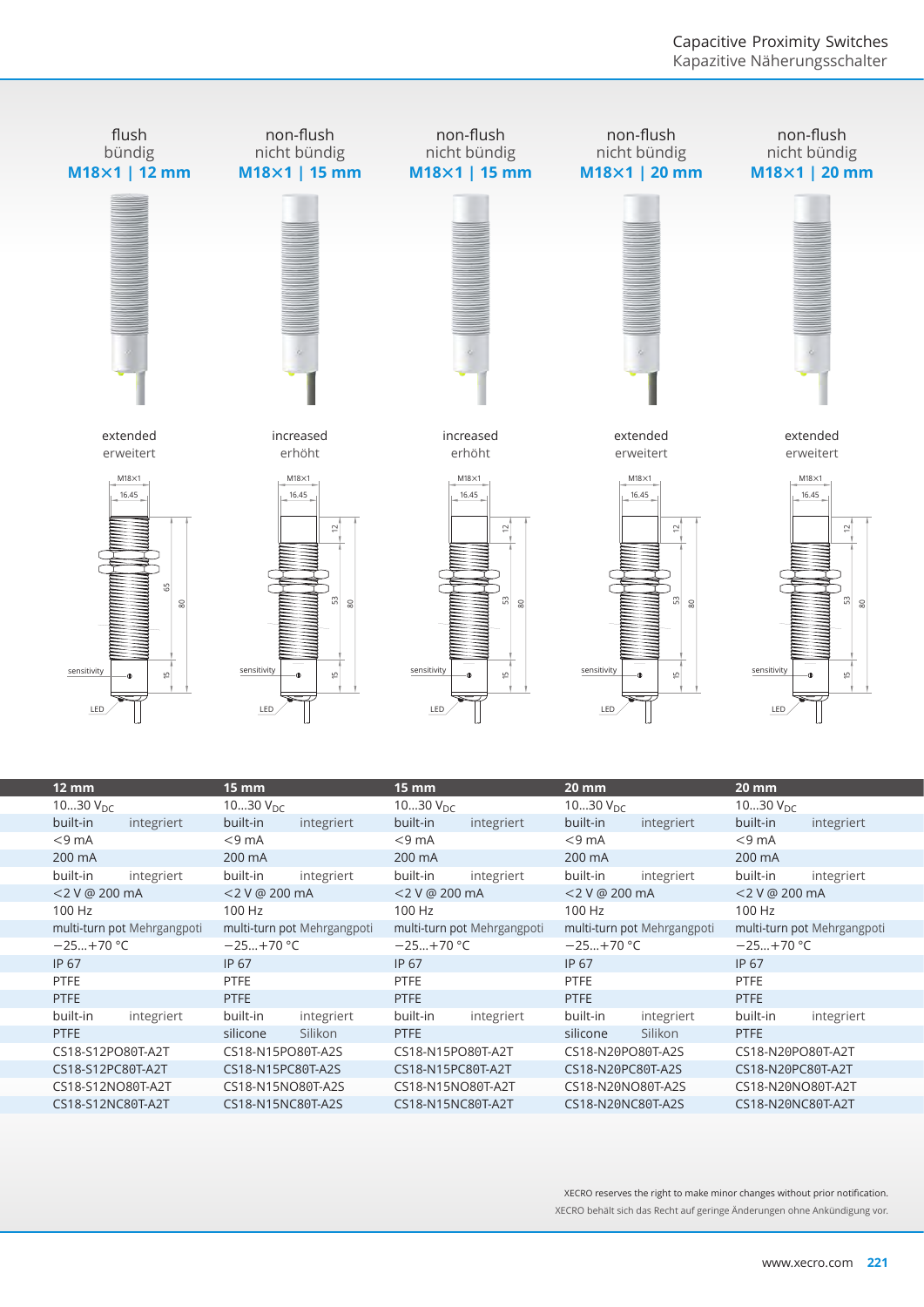

## Capacitive Proximity Switch **3-Wire DC Chemical Resistant**

Kapazitive Näherungsschalter **3-Leiter DC Chemisch beständig**



| Sensing distance $S_n$      | Schaltabstand $S_n$    | 20 mm                       |            | <b>20 mm</b>                |            | $25 \, \text{mm}$           |            |
|-----------------------------|------------------------|-----------------------------|------------|-----------------------------|------------|-----------------------------|------------|
| Operating voltage           | Betriebsspannung       | 1030 $V_{DC}$               |            | 1030 $V_{\text{DC}}$        |            | 1030 $V_{\text{DC}}$        |            |
| Reverse polarity protection | Verpolungsschutz       | built-in                    | integriert | built-in                    | integriert | built-in                    | integriert |
| Current consumption         | Stromverbrauch         | $<$ 9 mA                    |            | $< 9$ mA                    |            | $<$ 9 mA                    |            |
| Current load capability     | Ausgangsbelastbarkeit  | 200 mA                      |            | 200 mA                      |            | 200 mA                      |            |
| Short circuit protection    | Kurzschlussschutz      | built-in                    | integriert | built-in                    | integriert | built-in                    | integriert |
| Voltage drop                | Spannungsabfall        | <2 V @ 200 mA               |            | <2 V @ 200 mA               |            | <2 V @ 200 mA               |            |
| Switching frequency         | Schaltfrequenz         | 100 Hz                      |            | 100 Hz                      |            | 100 Hz                      |            |
| Adjustment                  | Einstellung            | multi-turn pot Mehrgangpoti |            | multi-turn pot Mehrgangpoti |            | multi-turn pot Mehrgangpoti |            |
| Operating temperature       | Betriebstemperatur     | $-25+70$ °C                 |            | $-25+70$ °C                 |            | $-25+70$ °C                 |            |
| Protection class            | Schutzklasse           | <b>IP 67</b>                |            | <b>IP 67</b>                |            | <b>IP 67</b>                |            |
| Sensing face material       | Sensorflächenwerkstoff | <b>PTFE</b>                 |            | <b>PTFE</b>                 |            | <b>PTFE</b>                 |            |
| Housing material            | Gehäusewerkstoff       | PTFE                        |            | <b>PTFE</b>                 |            | <b>PTFE</b>                 |            |
| Switching indicator         | Schaltanzeige          | built-in                    | integriert | built-in                    | integriert | built-in                    | integriert |
| Connection                  | <b>Anschluss</b>       | silicone                    | Silikon    | <b>PTFE</b>                 |            | silicone                    | Silikon    |
| Article code PNP, NO        | $\angle$               | CS30-S20PO80T-A2S           |            | CS30-S20PO80T-A2T           |            | CS30-S25PO80T-A2S           |            |
| Article code PNP, NC        | ᆺ                      | CS30-S20PC80T-A2S           |            | CS30-S20PC80T-A2T           |            | CS30-S25PC80T-A2S           |            |
| Article code NPN, NO        | $\angle$               | CS30-S20NO80T-A2S           |            | CS30-S20NO80T-A2T           |            | CS30-S25NO80T-A2S           |            |
| Article code NPN, NC        | $\lambda$              | CS30-S20NC80T-A2S           |            | CS30-S20NC80T-A2T           |            | CS30-S25NC80T-A2S           |            |

O≠0, I≠l≠1, S≠5, B≠8 beachten. Mind O≠0, I≠l≠1, S≠5, B≠8.